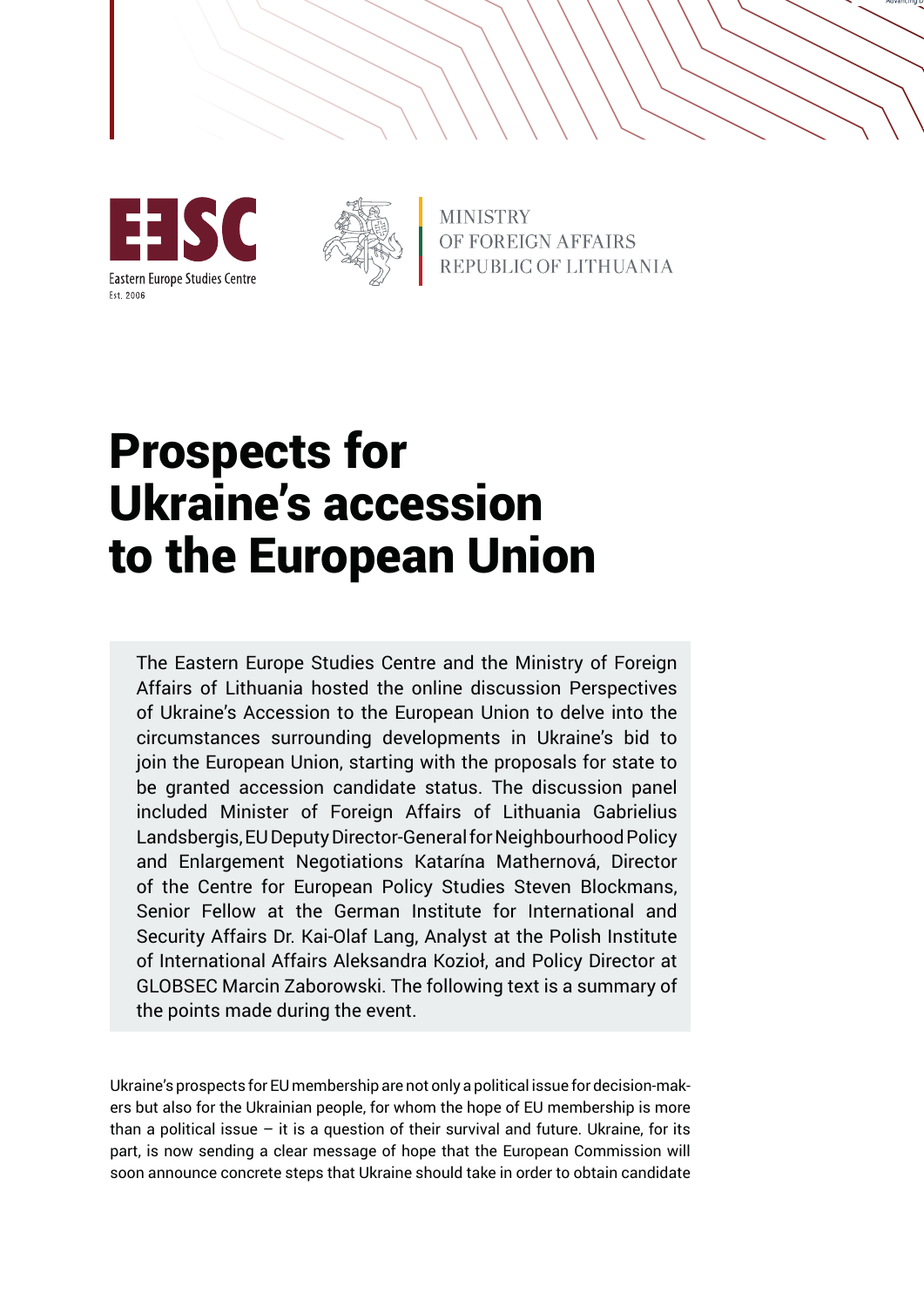status. It is also important to emphasize that the support of EU member states for Ukraine's financial stability is necessary in order to enable people, in particular, to buy the essentials for survival. Hopes are particularly high over the Versailles meeting, as Ukraine was already treated as a member of the European family at that meeting, and so, more concrete respective decisions are now expected.

Before the European Commission gives its official opinion on Ukraine's membership status, a number of proposals are on the table for the short, medium, and long term to help move the process forward more quickly. This could include a comprehensive roadmap, reforms to help Ukraine in the integration process. While the Versailles Declaration is an important political step, the experts highlight the fact that it is also important to give Ukraine real candidate status and to confirm that Ukraine will one day become an EU member. This is a difficult, painful and often politically unpopular reform process, but it is important to recognise that even without the promise of EU membership, Ukraine has already made significant progress.

The experts agree that the ultimate aim is not to replace Ukraine's accession to the EU with another document but to provide an opportunity to build consensus. Since not all states fully support granting candidate status to Ukraine, negotiations could last for months without producing any results, which would be the worst outcome. It is, therefore, useful to have a dual strategy. Especially since, as has been said, we cannot be sure that the polls that are favourable to Ukraine now will remain so in a year or two's time, which is why we need a sustainable agreement.

### **Versailles Declaration**

The recognition of Ukraine as a member of European family at the Versailles meeting was an important signal. At Versailles, EU leaders acknowledged that the membership application of Ukraine has been submitted and the opinion of the European Commission has been requested by the Council in accordance with the relevant provisions of the Treaties. However, despite the demonstration of strong political support, there are other clearly defined steps in the EU accession process that still affect Ukraine's chances of joining the EU. In such a situation, and especially before procedural steps are taken, it is important for all EU member states to think in a unanimous and even non-standard way about the possible progress of membership. However, although Ukraine is now a serious candidate for EU membership, there are also counterarguments to granting Ukraine candidate status on the basis of Article 49 TEU, which states that all European countries can apply to become EU members, provided that they meet the standards required.

2021 report on five years of Ukraine implementing its Association Agreement was discussed, including information on the sectors described in the Association Agreement. According to the first assessments, on January 1 this year, Ukraine had implemented 63% of the Association Agreement. The meeting also assessed the overall level of implementation of the agreement. After the assessment, it became clear that 90% of the commitments made are in the so-called "green zone", i.e. it is expected that a larger part of the Association Agreement will be implemented. Ukraine is now well on its way to taking a step towards candidate status, with particularly significant progress in the digital and energy sectors.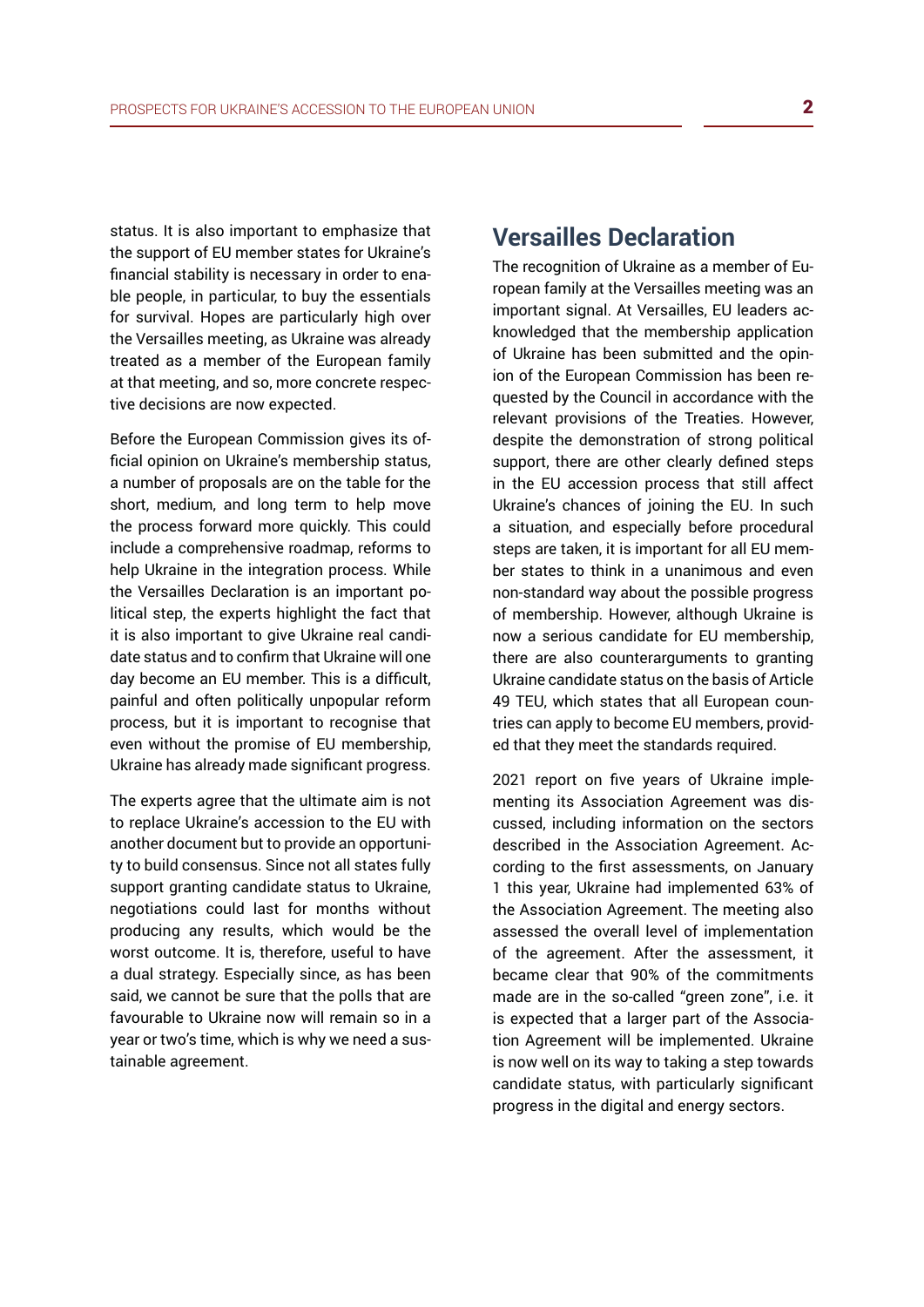The Versailles Declaration should be seen as a step towards further recognition of Ukraine's European aspirations, including future candidate status. Some experts agree, that a fasttrack approach should be used in order to use a historical momentum which later could be lost. At a time when the situation in Ukraine is constantly changing, the EU should prepare a plan that is used to respond to the needs of Ukrainians and to support Ukraine's pro-European course towards accession, and the EU's current priority should be offering support, which could help in the struggle against Russian aggression. This should not necessarily be done solely by sending military equipment but also by providing financial support for the Ukrainian economy. The longer-term plan should build on the existing association agreement but should not be limited to it. Aid should focus more on the agricultural sector, small and medium-sized enterprises, the digital and security spheres. This should be followed by sectoral integration into EU policies such as green transformation and energy security, justice, health security.

The experts draw attention to the backing of the population of EU member states is also an important support for Ukraine in difficult moments. According to the latest polls, 62% of EU citizens in France support Ukraine's EU membership, 69% in Germany, 71% in Italy and 91% in Poland. With an average of 71% of EU citizens supporting Ukraine's EU membership, the mandate for a decision has been given at the political and societal level.

#### **Candidate status**

It is important not to give Ukraine some intermediate option for EU integration, as this has only happened when the citizens of countries voted against EU accession, while the Ukrainian public, according to surveys, wants full membership. It is important to emphasise constantly in the EU institutions and in the societies of the countries that this is not Russia's first aggression against Ukraine. The first war began in 2014 when the Ukrainian people gave their government a mandate to sign an association agreement and a more comprehensive free trade agreement with the EU. Ukraine had already chosen the European path then. It is worrying that, so far, the big political announcements have not focused on practical action. The human cost of such a decision must also be borne in mind. Every day, the Ukrainian population dies as a result of this decision and this fact should be also used as an argument. The case of Ukraine is exceptional, and in this situation, we must try to avoid excessive bureaucracy, which could cost thousands of lives. Some of those lives are being snuffed out by hunger because the enemy is not allowing food and water to be supplied to certain areas.

It is important to pay attention not only to the tensions between Russia and the US but also to the tensions between Russia and the EU. It is not only a threat to NATO's borders but also to the EU's borders and influence. However, EU leaders stress that the challenges are multifaceted and the Copenhagen criteria should not be sidelined at this point. It is important to show that the EU is ready to make important choices.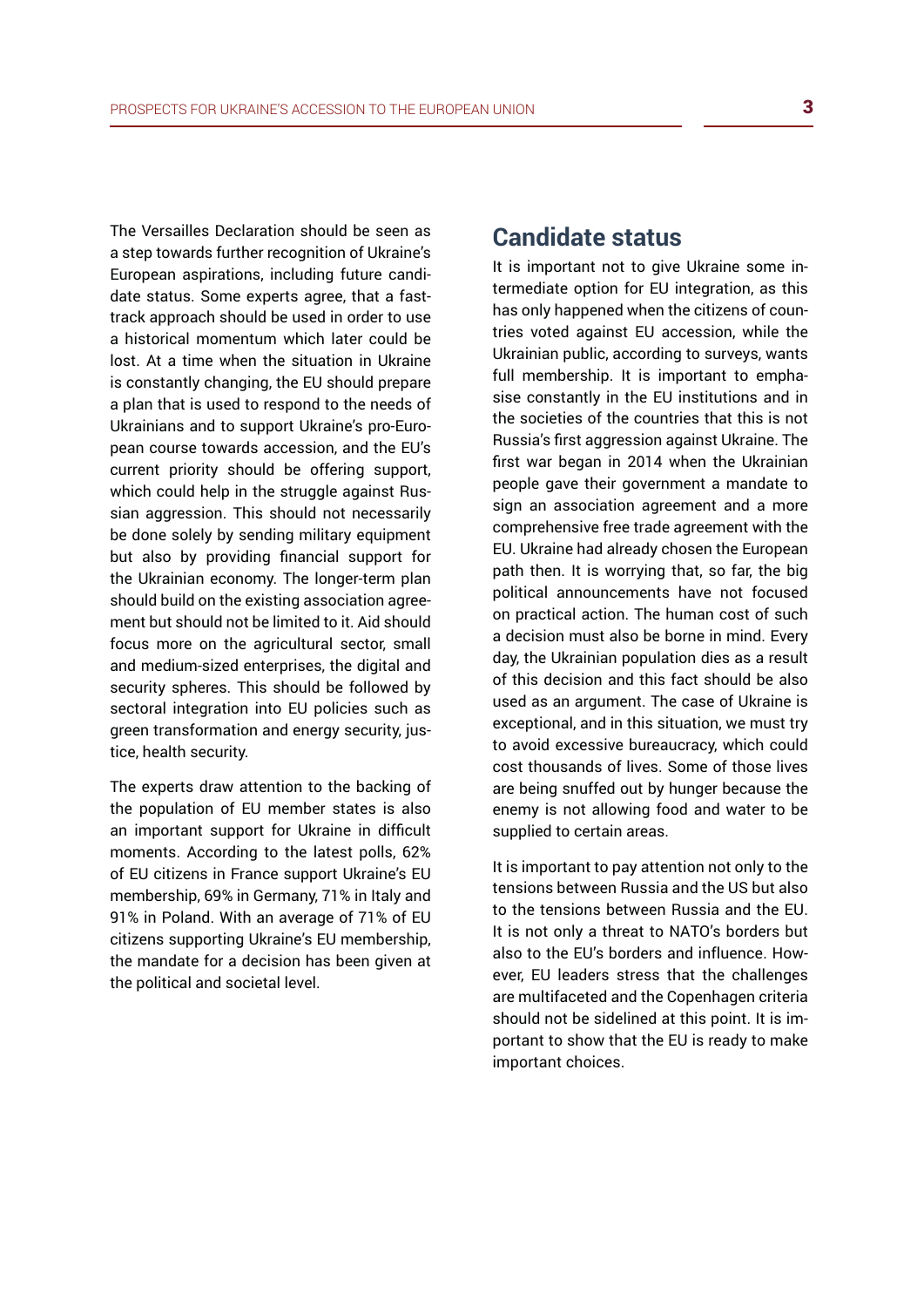Ukraine's EU membership is a long-term goal. In the short term, the focus should be on aid and reconstruction. It is important to focus on tangible, ambitious, but also achievable goals in the short term. The EU should not get caught up in the debate on candidate status as a yesor-no question. To avoid blockage, it could settle for some intermediate solution (i.e., less significant than granting candidate status), as this would be easier to agree with all EU Member states. A consensus should be sought among EU members on the Union's relations with Ukraine (as well as Moldova and Georgia).

Candidate status does not necessarily offer guarantees and according to certain experts a stage-based approach should be selected to reach a consensus among the other member states. Furthermore, a country can have this status for many years without any further action, and this is reflected in existing precedents in other countries. It is, therefore, necessary to make Ukraine a "de facto candidate", irrespective of its legal status, thus circumventing possible opposition to Ukraine's membership from within the EU. It is important to have three priorities for the mid-term period leading up to EU accession: admitting Ukraine to the EU single market (i.e. admitting Ukraine to the European Economic Area, or creating the conditions for a European Economic Area); establishing an integrated energy partnership; strengthening resilience in cyber, critical infrastructure, risk management preparedness, etc. It is important to underline that the EU needs to show leadership but not to make concessions. After the war in Ukraine, it will be easier to reform than before, as both the people and the political leaders have already shown that they can make great changes.

There are essentially three big blocks of stages that can determine the future development of Ukraine's membership: the political criteria, the economic criteria, and the EU legal framework. There are two important things that the EU should do: firstly, it is important that every time an opinion is to be given, to look at how the body of EU law has changed since the last time an opinion was given. It is also important to always on a case-by-case basis, as each country has its own specifics. Accordingly, it is necessary to update the criteria for assessing a country's readiness for candidate status. These criteria also need to be adapted in a country-specific manner. The last country to receive an opinion was Bosnia and Herzegovina, which is, of course, very different from Ukraine, Moldova, or Georgia. The EU legal framework has begun to be divided into six groups: the foundations; the internal market; competitiveness and inclusive growth; the green agenda and sustainable connectivity; resources, agriculture and concentration; and external relations. Traditionally, criteria have been presented to cover all these groups.

## **Prospects for Ukraine in the context of war**

The prospect of European Union membership for the countries of the Western Balkans also arose in the immediate aftermath of the wars. The EC prospects for Ukraine emphasised that Ukraine was supported and that everything possible was being done to help it. It has to be also highlighted that 1.2 billion euro in macro-financial assistance has been mobilised in record time with the agreement of member states. This was followed by 330 million euro in emergency support for the humanitarian, economic, energy, and cyber security domains. There is a continuing pursuit of further means to assist Ukraine. It should be stressed that the decision taken by the European Council to acknowledge the European aspirations and the European choice of Ukraine is historic and sends a clear political signal.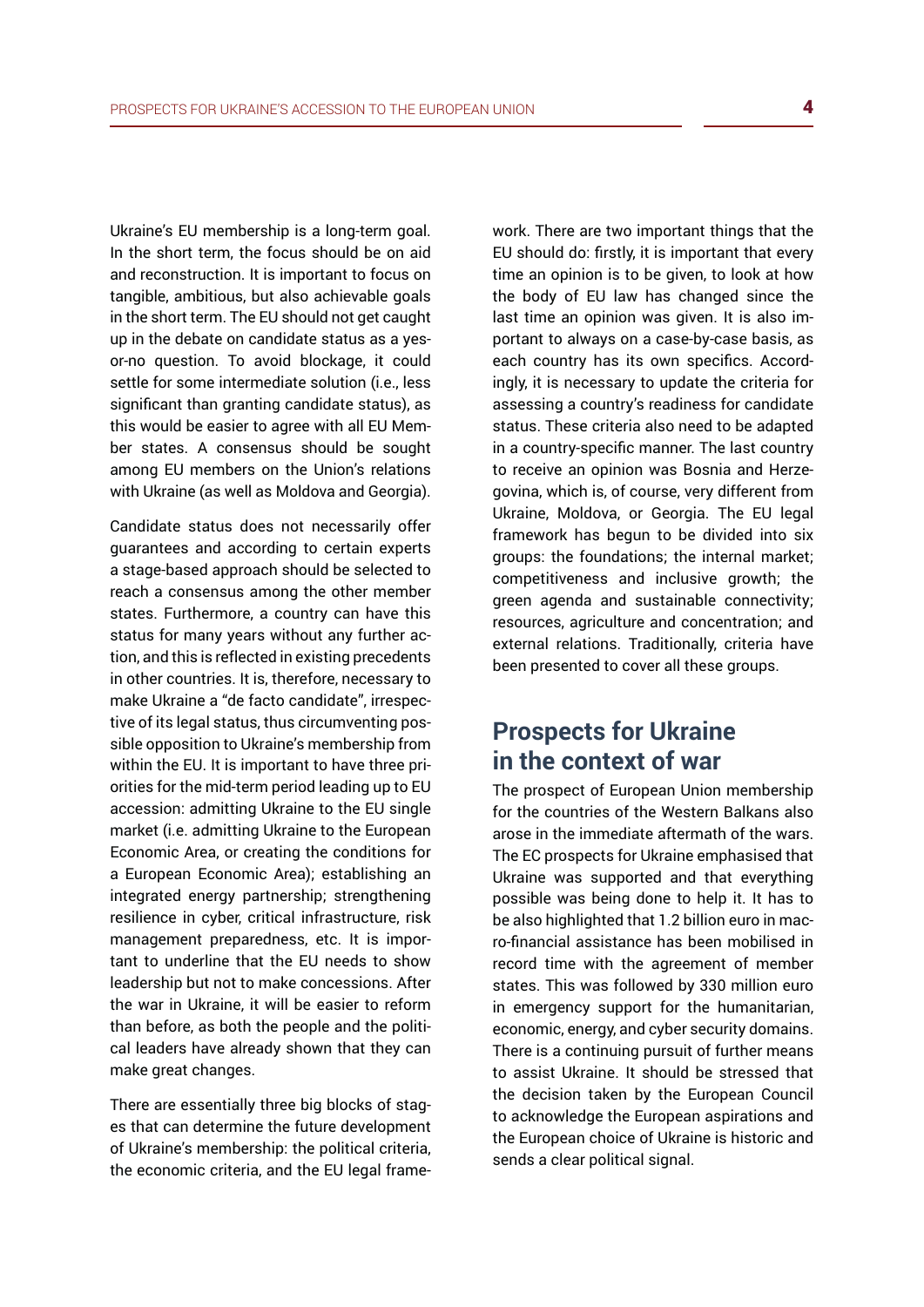The applications from Ukraine, Moldova, and Georgia are treated as emergencies. Normally, accession to the EU is a long process, but given that this is not a normal situation, it is good that the European Council in Versailles has given a quick strategic response in favour of the supply of arms by member states to Ukraine's army and sanctions against Russia. As long as Ukraine is fighting a war of survival and is partially occupied by Russia, the usual development processes are not sufficient. The point of granting candidate status now is to symbolise the EU's support for Ukraine and to give hope for a better future. It is essential that the EU, for its part, prepares for Ukraine's post-war situation a major reconstruction and development programme, fully consistent with a gradual accession process. Ukraine has always been seen by the EU as an independent and sovereign state. The EU insists on territorial inviolability, on the withdrawal of Russian forces from all Ukrainian territory, including Crimea. This is, therefore, not the same situation as, for example, Bosnia and Herzegovina or Kosovo.

Ukraine's significant investments since 2014- 2015 toward the implementation of the Association Agreement, in particular, the Deep and Comprehensive Free Trade Agreement, make Ukraine potentially eligible for candidate status. In cooperation with the Belgrade-based European Policy Centre, a gradual accession proposal has been put forward, with very clear steps leading up to membership. This would be useful in terms of structural funding and involvement in EU bodies. The EU institutions should consider this proposal. Evidence-based analysis, which shows that as recently as four weeks ago, indicates that Ukraine, Moldova, and Georgia could be ranked alongside the Western Balkan countries that have been granted candidate status in terms of their compliance with EU laws and norms. According to the same analysis, Ukraine is well ahead of the two Western Balkan countries that are not yet candidates. Of course, there are territorial disputes in Ukraine, Moldova, and Georgia. These countries should be included in the ongoing enlargement procedures.

## **Challenges for Ukraine's bid for EU accession**

There are two important aspects and contra arguments of a still existent resistance to formally accept Ukraine as an EU candidate. Firstly, there is the sceptical attitude towards the enlargement process since 2004, 2007, and 2013 in some Western European countries, notably Denmark and the Netherlands, but other countries such as France also have doubts. Secondly, Ukraine's application is complicated by the fact that it is currently being considered together with Georgia, Moldova, and the Western Balkan countries. This means that the Western countries are looking at the enlargement project with a view to enlargement to the three Eastern European countries and the whole of the Western Balkans. Such an enlargement would make the EU unmanageable. The way to get around this scepticism is to consider Ukraine in isolation because Ukraine is seen as an exceptional situation. In a sense, the case of Greece has also been considered as an exceptional case. The EC once did not support negotiations with Greece on EU accession. However, for fear that democracy might not survive in Greece, it was admitted to the EU.

A targeted advocacy strategy should be used in the Netherlands and Denmark, countries that were hesitant to accept the political agreement to grant candidate status to Ukraine at the Versailles Summit. It was also noted that not only the Netherlands and Denmark but also many other countries are not enthusiastic about this issue. However, Germany and France, for